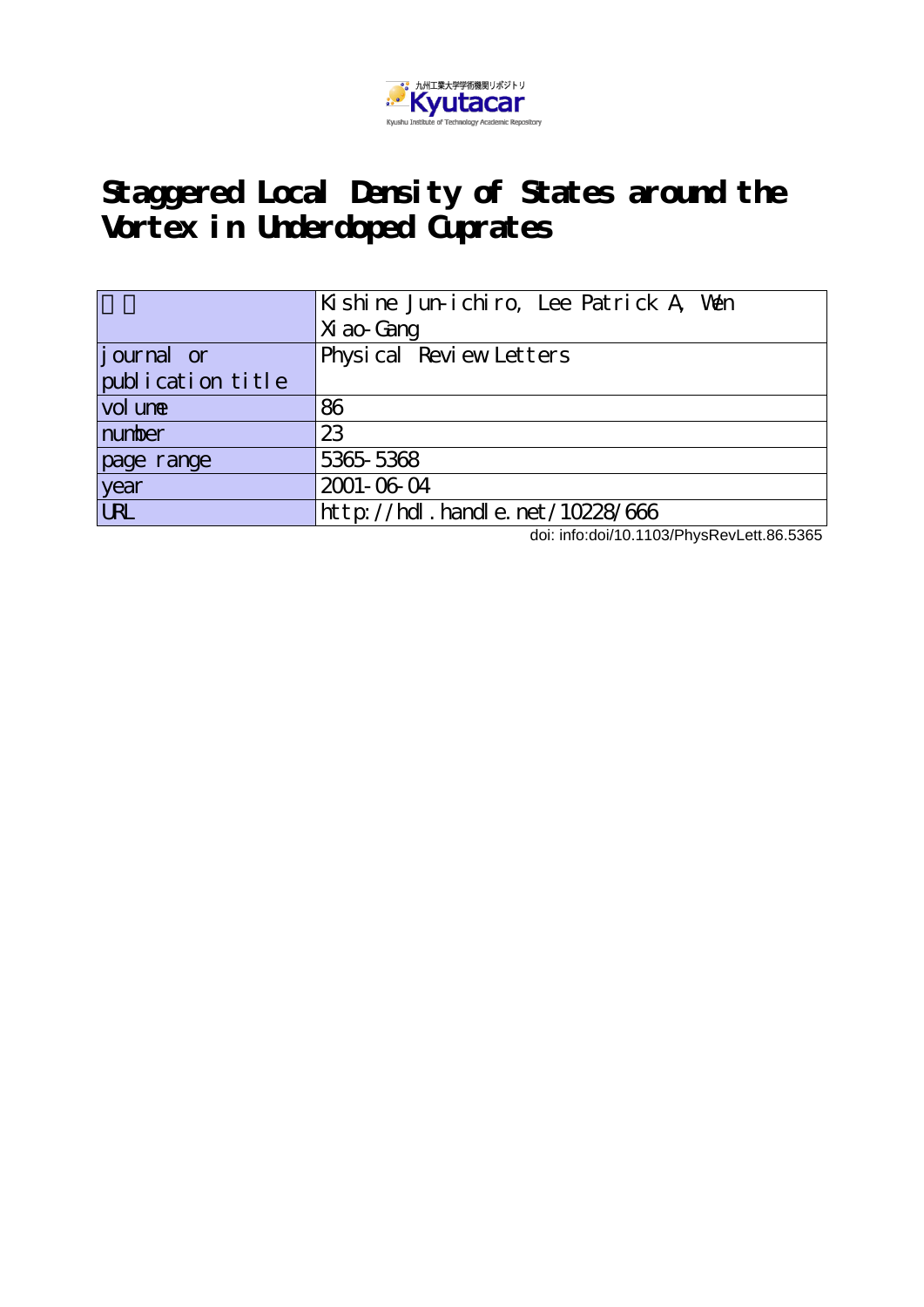## **Staggered Local Density of States around the Vortex in Underdoped Cuprates**

Jun-ichiro Kishine,\* Patrick A. Lee, and Xiao-Gang Wen

*Department of Physics, Massachusetts Institute of Technology, Cambridge, Massachusetts 02139*

(Received 7 March 2001)

We have studied a single vortex with the staggered flux (SF) core based on the SU(2) slave-boson theory of high  $T_c$  superconductors. We find that, whereas the center in the vortex core is a SF state, as one moves away from the core center a correlated staggered modulation of the hopping amplitude  $\chi$ and pairing amplitude  $\Delta$  becomes predominant. We predict that in this region the local density of states exhibits staggered modulation when measured on the bonds, which may be directly detected by STM experiments.

DOI: 10.1103/PhysRevLett.86.5365 PACS numbers: 74.25.Jb, 71.10.Fd, 71.27.+a

The elucidation of the ground state properties of the high  $T_c$  cuprates has been one of the major challenges in condensed matter physics. Recent STM experiments on vortices [1,2] have indicated the existence of a normal core with a gap structure characteristic of the normal state pseudogap above  $T_c$ . The theoretical description of the normal core, however, remains unresolved [3–5]. Based on the  $SU(2)$  slave-boson theory of the high  $T_c$  superconductors [6,7], Lee and Wen [8] proposed a model of the vortex with a staggered flux (SF) core, characterized by a pseudogap and staggered orbital current. The signature of the SF order in zero field was found in the Gutzwiller-projected *d*-wave superconducting state by a variational Monte Carlo method [9] and exact diagonalization of the *t*-*J* model [10]. By using a Gutzwiller-projected U(1) slave-boson mean-field wave function, Han and co-workers recently found evidence of the SF order near the vortex core [11,12]. The natural question arises as to whether the SF core has observable consequences for the tunneling spectra using atomic resolution STM. This is the question addressed by this Letter.

We first summarize some of the salient feature of the  $SU(2)$  vortex structure. In the  $SU(2)$  slave-boson theory [6], the physical electron is represented by a spin- $1/2$  fermion operator  $f_{i\sigma}$  and a charge-1 boson operator  $h_i^T = (b_{i1}, b_{i2})$ :  $c_{i\sigma} = \frac{1}{\sqrt{2}} h_i^{\dagger} \psi_{i\sigma}$ , where  $h_i$ and  $\psi_{i\sigma}^T = (f_{i\sigma}, \varepsilon_{\sigma\bar{\sigma}} f_{i\bar{\sigma}}^{\dagger})$  are SU(2) doublets. The slave-boson mean-field state is characterized by  $2 \times 2$ matrices  $U_{ij} = \begin{pmatrix} -\chi_{ij}^* \\ \Delta_{ij}^* \end{pmatrix}$  $\frac{\Delta_{ij}}{\chi_{ij}}$  on the links and boson condensation  $h_i$  on the sites. The  $U_{ij}$  describe the hopping of the fermions and bosons. The mean-field solution is obtained by integrating out the fermions and minimizing the mean-field energy  $E({U_{ij}, h_i})$ , which leads to  $\chi_{ij} = \langle f_{i\sigma}^{\dagger} f_{i\sigma} \rangle$  and  $\Delta_{ij} = \langle \varepsilon_{\sigma\bar{\sigma}} f_{i\sigma} f_{j\bar{\sigma}} \rangle$ . The SU(2) gauge invariance is realized through the relation  $E(\lbrace U_{ij}, h_i \rbrace) = E(\lbrace W_i U_{ij} W_j^{\dagger}, W_i h_i \rbrace)$ , for any  $W_i \in SU(2)$ . In the underdoped region, the mean-field solution has the following form (in the SF gauge):  $U_{ij}^{\text{SF}} = -A\tau^3 \exp[i(-1)^{i_x+j_y}\Phi_0\tau^3]$  with  $A = \sqrt{\chi^2 + \Delta^2}$ and  $\Phi_0 = \tan^{-1}(\Delta/\chi)$ . This describes fermions hopping with flux  $\pm 4\Phi_0$  on alternating plaquettes [13]. The advantage of the SF gauge is that it is apparent that the SU(2) symmetry has been broken down to the residual U(1), since  $U_{ij}^{\text{SF}}$  contains only  $\tau^3$ . As a result, the low lying fluctuations have a simple form in the SF gauge:

$$
\bar{U}_{ij}^{\rm SF} = -A\tau^3 \exp[i(-1)^{i_x+j_y}\Phi_0\tau^3] \exp[-ia_{ij}^3\tau^3].
$$
 (1)

These fluctuations are described by the lattice gauge field  $a_{ij}^3$ .

In the presence of a magnetic field, the mean-field solution contains vortices. Since the bosons are locally condensed to the bottom of the band, they can be parametrized by  $(\bar{h}_i^{\text{SF}})^T = \sqrt{x} (z_{i1}, -i(-1)^{i_x+i_y} z_{i2}),$ where  $z_{i1}$  and  $z_{i2}$  are slowly varying in space and time. The vortex is now described by the twisted  $z_i$  field and  $U_{ij}$  in Eq. (1). To write down the vortex structure explicitly, let us introduce  $z_{i1} = e^{i\varphi_{i1}} \cos \frac{\theta_i}{2}$  and  $z_{i2} =$  $e^{i\varphi_{i2}}\sin\frac{\theta_i}{2}$ , where  $\varphi_{i1} = \alpha_i - \phi_i/2$  and  $\varphi_{i2} = \alpha_i + \pi_i$  $\phi_i/2$ . The phase angles  $\alpha_i$  and  $\phi_i$  are associated with the electromagnetic (EM)  $U(1)$  and the  $a<sup>3</sup> U(1)$ gauge structures, respectively. The internal degrees of freedom  $\phi$  and  $\theta$  can be visualized by the vector  $I_i$  $z_i^{\dagger} \tau z_i = (\sin \theta_i \sin \phi_i, -\sin \theta_i, \cos \phi_i, \cos \theta_i)$ , which has the meaning of the quantization axis for the  $z_i$  fields.

In the vortex structure proposed by Lee and Wen [8], both  $\alpha_i$  and  $\phi_i/2$  wind by  $\pi$  and consequently give an appropriate  $hc/2e$  vortex for the EM gauge field  $A(r)$ , i.e.,  $\nabla \alpha = \nabla \phi/2 = \hat{e}_{\phi}/2r$  which leads to  $\nabla \varphi_1 = 0$ and  $\nabla \varphi_2 = \hat{e}_{\phi}/r$ , where  $\hat{e}_{\phi}$  denotes the azimuthal unit vector in the physical space. That is to say, only  $b_2$  changes its phase  $\varphi_2$  by  $2\pi$  as we go around the vortex, while  $b_1$  does not. Outside the vortex core,  $I_i = (\sin\phi_i, -\cos\phi_i, 0)$  [see Fig. 1(a)], which describes a *d*-wave superconducting state. As we approach the core,  $|b_2|$  must vanish and the vortex center is represented by  $I_i = (0, 0, 1)$ , which is just the metallic SF state. The  $I_i$ vector tilts smoothly from the equator to the north pole as the core is approached with a length scale denoted by  $\ell_c$ . At the same time, the gauge flux  $h = \nabla \times a^3$ is distributed over a distance scale of  $\lambda_a$  and it is expected that  $\lambda_a \sim x^{-1} \ge \ell_c$ . Inside  $\lambda_a$ , the gauge invariant combination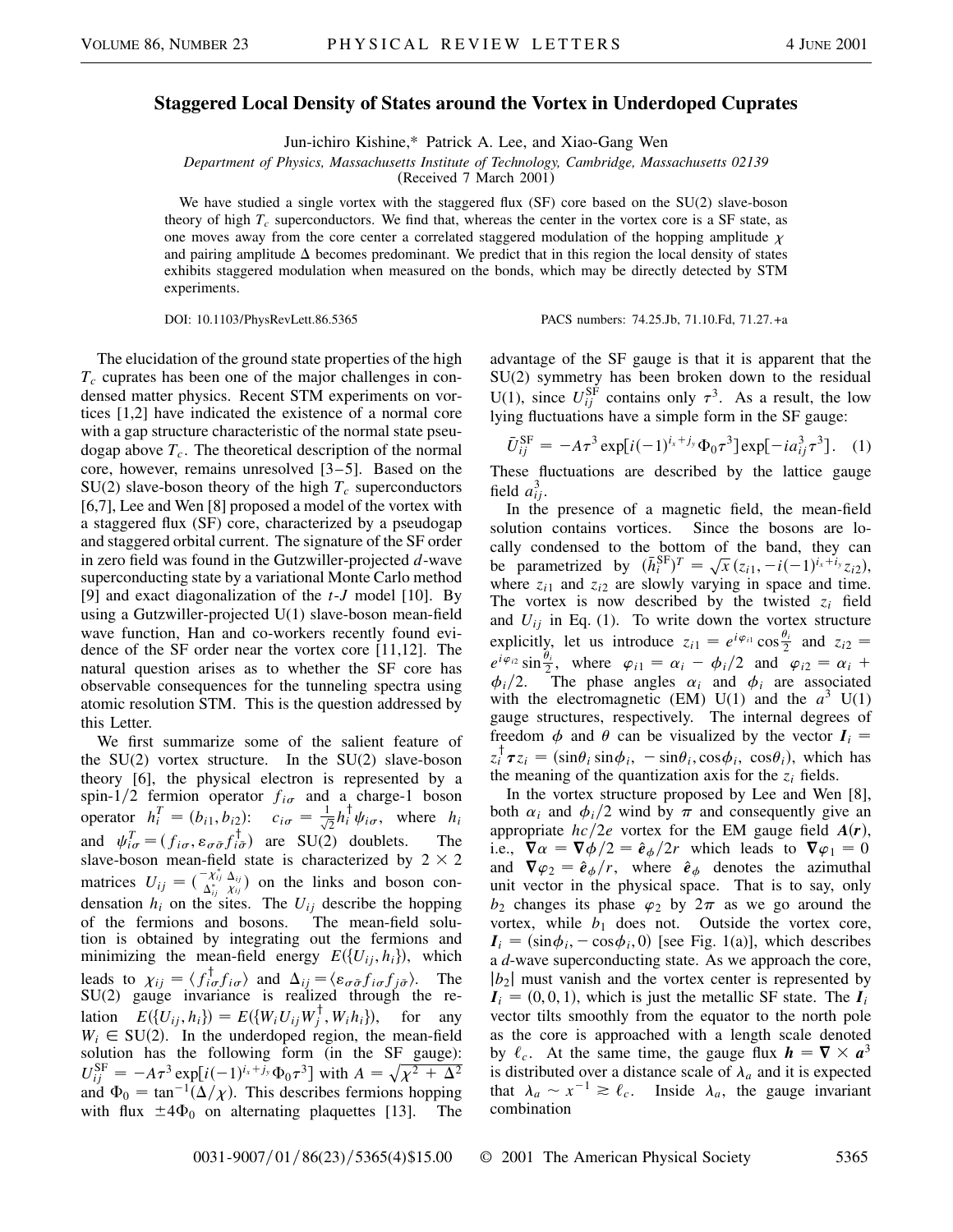

FIG. 1. (a) Configuration of the  $I_i$  vector outside the SF core in the SF gauge. At the center of the vortex,  $I_i = z_i^{\dagger} \tau z_i =$  $(\sin\theta_i \sin\phi_i, -\sin\theta_i \cos\phi_i, \cos\theta_i)_i$  points toward the north pole, which corresponds to the SF state. The local gauge transformation  $g_i$  transforms this configuration to (b) in the  $d$ -wave gauge, where the internal phases of the Bose condensate are gauged away.

$$
\gamma_{ij} = \frac{\phi_i - \phi_j}{2} - a_{ij}^3 \tag{2}
$$

and its continuum limit,  $\mathcal{V}(r) = \frac{1}{2} \nabla \phi(r) - a^3(r)$ , is finite. This is the analog of the superfluid velocity inside the London penetration depth  $\lambda_L$  in conventional vortices, except that here  $\lambda_a \ll \lambda_L$  and the effect of the EM field *A* is negligible.

The physics of the local electronic state is better visualized by making a local gauge transformation  $\psi_{i\sigma} \rightarrow$  $g_i\psi_{i\sigma}$ ,  $\bar{U}_{ij}^{\bar{S}F} \rightarrow g_i \bar{U}_{ij}^{\bar{S}F} g_j^{\dagger}$ , and  $(\bar{h}_i^{\bar{S}F})^T \rightarrow (g_i \bar{h}_i^{\bar{S}F})^T =$  $g_i \psi_{i\sigma}$ ,  $U_{ij} \rightarrow g_i U_{ij} g_j$ , and  $(h_i \rightarrow g_i n_i)$  =  $e^{i\alpha_i} (\sqrt{x}, 0)$ , i.e., the local boson isospin vector points toward the north pole, as shown in Fig. 1(b). The explicit *g<sub>i</sub>* is given by  $g_i = \exp[i(-1)^{i_x + i_y} \frac{\theta_i}{2} \tau^1] \exp[i \frac{\phi_i}{2} \tau^3]$ . The advantage of this gauge is that the physical electron operator  $c_{\sigma} \propto f_{\sigma}$ . The new  $U_{ij}$  has a physical meaning as governing the hopping and pairing of electrons. We shall refer to this as the *d*-wave gauge. Indeed, locally there is a single boson component and the problem reduces to the more familiar  $U(1)$  mean-field theory, but with  $\chi_{ij}$  and  $\Delta_{ij}$  which vary in space. This is precisely the problem treated by Han and co-workers [11,12] and it is gratifying that they found numerically the staggered current around the vortex core, as proposed in Ref. [8].

Now we are ready to ask the question: Is any signature of the unit cell doubling directly measurable by STM tunneling? It turns out that there is no effect in the SF phase in the center of the core, because the period doubling of the *current* does not show up in the local density of states (LDOS). This leads us to look outside the immediate core and examine the effect of the phase winding, i.e., the effect of  $V_{ij}$ . After a local gauge transformation to the *d*-wave gauge, we find that Eq. (1) becomes

$$
\bar{U}_{ij}^{d} = -\chi_{ij} \left( \tau^3 \cos \frac{\theta_i - \theta_j}{2} + \tau^2 \sin \frac{\theta_i - \theta_j}{2} \right)
$$

$$
- \Delta_{ij} \left[ i(-1)^{i_x + j_y} \cos \frac{\theta_i + \theta_j}{2} - (-1)^{i_y + j_y} \tau^1 \sin \frac{\theta_i + \theta_j}{2} \right], \qquad (3)
$$

where 5366

 $\chi_{ij} = A \cos \Phi_{ij}, \qquad \Delta_{ij} = A \sin \Phi_{ij},$  (4)

and

$$
\Phi_{ij} = \Phi_0 + (-1)^{i_x + j_y} \mathcal{V}_{ij} \,. \tag{5}
$$

We now interpret this equation in different limits. First, we consider the region far outside the SF core. In this region,  $\theta_i \sim \theta_j \sim \pi/2$  and Eq. (3) becomes  $\bar{U}_{ij}^d \sim -\chi_{ij}\tau^3 + (-1)^{i_y+j_y}\Delta_{ij}\tau^1$ . Recalling that  $\chi_{ij}$  and  $\Delta_{ij}$  are interpreted as the hopping and pairing amplitudes of physical electrons, we see that *the region outside the SF core is characterized by the staggered amplitude modulation*. Note from Eq. (4) that the amplitude of  $\chi_{ii}$ and  $\Delta_{ij}$  is modulated in a correlated way to preserve  $\chi_{ij}^2 + \Delta_{ij}^2$  = const. In Fig. 2, we schematically show the modulation pattern of  $\chi_{ij}$ . In this region,  $\bar{U}_{ij}^d$  breaks the translational symmetry, but does not break the time reversal symmetry.

Second, we consider the vicinity of the vortex center, where  $\theta_i \sim \theta_j \sim 0$  and Eq. (3) becomes  $\bar{U}_{ij}^d \sim -A\tau^3 \exp[i(-1)^{i_x+j_y}\Phi_{ij}\tau^3]$ . In this region,  $\bar{U}_{ij}^d$ breaks both the translational and the time reversal symmetries, and the staggered orbital current appears [8]. However, the staggered flux is further modulated according to Eq.  $(5)$ .



FIG. 2. Schematic drawing of the amplitude modulation pattern of the hopping field  $\chi_{ij}$  outside the SF core. Solid and dotted bonds indicate enhanced and reduced amplitudes, respectively, where the thickness of the bonds qualitatively represents the magnitude of the modulation. Circulation of the field,  $\mathcal{V}(r)$ , is indicated by the arrows. The dotted circle represents the SF core boundary,  $r = \ell_c$ , inside which the staggered orbital current flows. Note that the boundary should not be taken literally. In reality, there is a crossover region around  $r \sim \ell_c$ , where the staggered current and the staggered amplitude modulation coexist.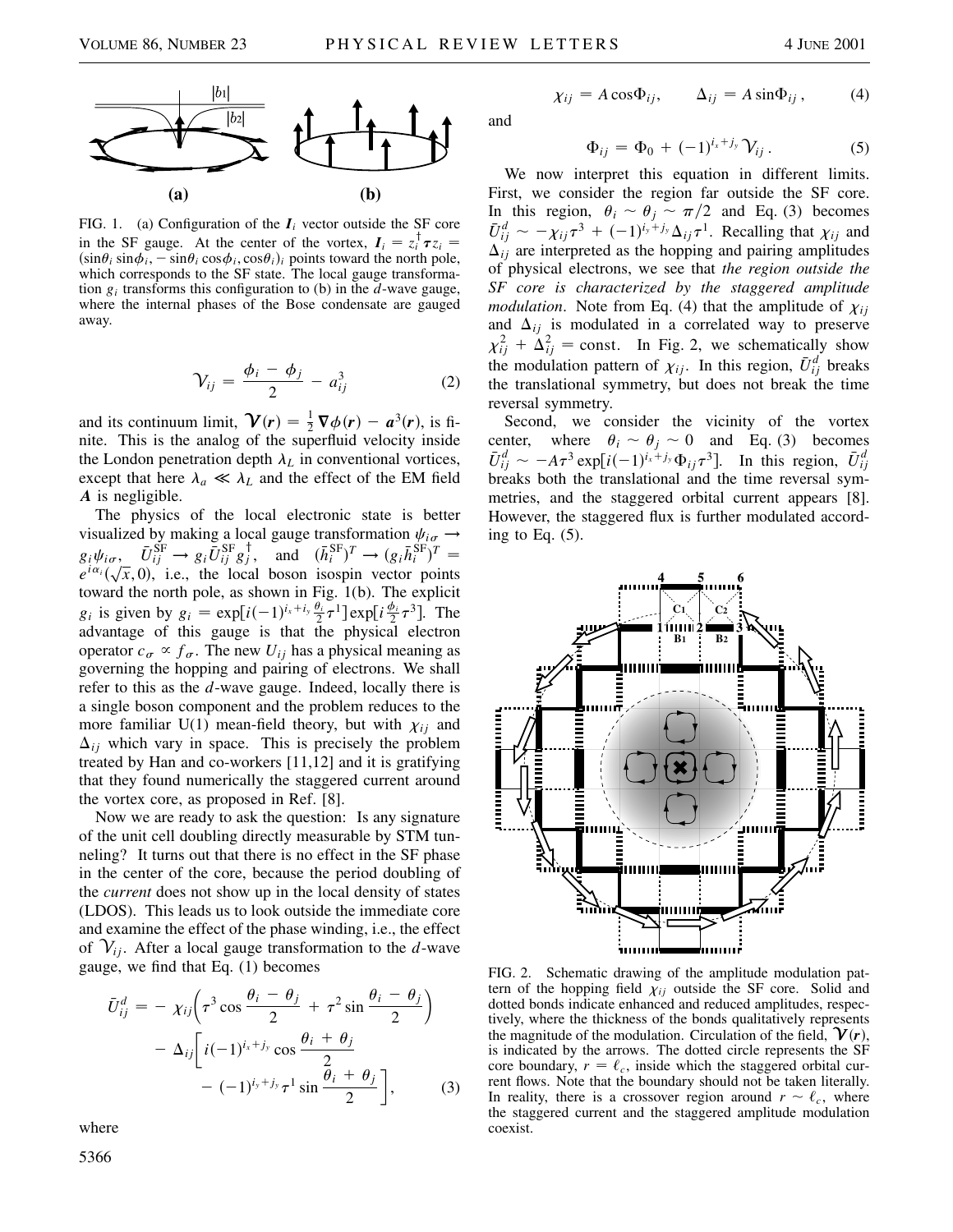As we approach the core from the outside, the  $I_i$  vector in the SF gauge representation gradually rises from the equatorial plane [see Fig.  $1(a)$ ]. This gives rise to a crossover region characterized by the coexistence of the amplitude and phase modulations, where the  $\theta$  dependence of  $\bar{U}_{ij}^d$  becomes significant. However, to study the effects of a  $\theta$ -dependent  $\bar{U}_{ij}^d$  is beyond the scope of this paper. From now on, we shall compute the LDOS by setting  $\theta_i = \theta_j = \pi/2$ . We expect our results to be qualitatively valid for  $r \leq \ell_c$  as long as we avoid the exact core center.

The presence of staggered modulation of  $\chi_{ij}$  and  $\Delta_{ij}$ in this region suggests that this may be the best place to look for unit cell doubling effects. To model the tunneling current, we assume that the electrons tunnel from the tip, located at *r*, to a linear combination of Wannier orbitals centered at lattice sites *i*, i.e.,  $\sum_i \alpha_i(\mathbf{r}) \phi(\mathbf{r} - \mathbf{r}_i)$ . Then the LDOS in the *d*-wave gauge is written as

$$
N(\mathbf{r}, \omega) = -\frac{2x}{\pi} \operatorname{Im} \sum_{i,j} \alpha_i(\mathbf{r}) \alpha_j(\mathbf{r}) \left[ G_{ij}^{\mathrm{F}}(i\omega) \right]_{11} \Big|_{i\omega = \omega + i\delta}.
$$
\n(6)

The subscript 11 means the 11 component of the lattice fermion propagator in a  $2 \times 2$  matrix form,  $G_{ij}^{\text{F}}(i\omega) = -\int_0^\beta d\tau \, e^{i\omega\tau} \langle T_\tau \psi_{i\sigma}(\tau) \psi_{j\sigma}^\dagger \rangle.$ 

Here we demonstrate that the LDOS exhibits a conspicuous staggered pattern only when measured on the bonds. For example, we pick up the sites  $1, 2, \ldots, 6$  indicated in Fig. 2 and consider the midpoints on the bonds,  $B_1$ ,  $B_2$ , and the plaquette centers,  $C_1$ ,  $C_2$ . The LDOS at  $C_1$  and  $C_2$  comes from  $\sum_{i,j=1,2,4,5} G_{ij}^F$  and  $\sum_{i,j=2,3,5,6} G_{ij}^F$ , respectively. We see, however, that  $G_{12}^F \sim G_{56}^F$  since the bonds 12 and 56 are almost equivalent, except for a small inequivalence coming from the nonuniformity of the slowlyvarying  $\mathbf{\hat{V}}(r)$  field. Similarly,  $\mathbf{\hat{G}}_{45}^F \sim \mathbf{\hat{G}}_{23}^F$  and  $\mathbf{\hat{G}}_{14}^F \sim \mathbf{\hat{G}}_{36}^F$ . Therefore,  $N(C_1, \omega) \sim N(C_2, \omega)$ . Similarly, the LDOS

at the lattice sites is almost uniform. On the other hand, the LDOS at B<sub>1</sub> and B<sub>2</sub> comes from  $\sum_{i,j=1,2} G_{ij}^F$ , and  $\sum_{i,j=2,3} G_{ij}^F$ , respectively. Here,  $G_{12}^F$  and  $G_{23}^F$  are clearly inequivalent because they connect bonds with alternating hopping-pairing amplitudes. Furthermore, it is seen that the staggered modulation of the LDOS becomes most conspicuous when scanned along the *a* or *b* axis [see the inset of Fig. 3(a)], because on these bonds the circulating  $\mathcal{V}(r)$  field becomes parallel to the bond directions. From now on, we shall concentrate on the LDOS at the point  $r = (0, i_y + 1/2)$  with lattice unit. To evaluate  $G_{ij}^F(i\omega)$ , we shall use the following two approaches which may be complementary to each other: (I) *gradient expansion*, and (II) *uniform*  $\mathbf{\hat{V}}$  approximation.

(I) *Gradient expansion.*—First, we expand Eq. (4) with respect to  $V_{ij}$  up to first order, which gives  $\bar{U}_{ij}^d = U_{ij}^d +$  $\delta U_{ij}^d$  with  $\delta U_{ij} = (-1)^{i_x + j_y} [\Delta \tau^3 + (-1)^{i_y + j_y} \chi \tau^1] \gamma_{ij}$ . Second, we treat the effect of  $\delta U_{ij}$  within the Born approximation. In this case, we can take into account the circulating configuration of the  $\gamma(r)$  field.

The LDOS on the bonds is written as  $N(r, \omega)/x\alpha^2 =$  $\bar{N}_0(\omega) + \delta \bar{N}(r, \omega)$ . The uniform counterpart is given by  $\bar{N}_0(\omega) = -\frac{1}{\pi}$  $\sum_{k} \cos^2 \frac{k_x}{2}$  Im[ $\int G_0^F(k, i\omega)$ ]<sub>11</sub> $\int i\omega \rightarrow \omega + i\delta$ , where  $G_0^F(k, i\omega) = U_k/(i\omega - E_k) + V_k/(i\omega + E_k),$  $U_k = \frac{1}{2} [1 + (\gamma_k \tau^3 + \eta_k \tau^1)/E_k]$ ,  $V_k = \frac{1}{2} [1 - (\gamma_k \tau^3 +$  $\eta_k \tau^{1}/E_k$ , and  $E_k = \sqrt{\gamma_k^2 + \eta_k^2}$  with  $\gamma_k = -J\chi[\cos k_x + \eta_k^2]$  $\cos k_y + \tilde{t}_2 \cos k_x \cos k_y + \tilde{t}_3 (\cos 2k_x + \cos 2k_y) + a_0$ and  $\eta_k = +J\Delta(\cos k_x - \cos k_y)$ . We took account of the second and third nearest neighbor hopping of the fermions  $[\tilde{t}_2 = -0.550$  and  $\tilde{t}_3 = 0.087]$  to reproduce the real band structure of  $Bi_2Sr_2CaCu_2O_{8+\delta}$  as measured by angle-resolved photoemission spectroscopy  $[14]$ .

The staggered counterpart is given by

$$
\delta \bar{N}(\mathbf{r}, \omega) \sim \frac{(-1)^{i_y}}{4} \gamma_x(\mathbf{r}) \sum_{k \in RZ} \sin^2 k_x
$$
  
 
$$
\times [L_k^+ \delta(\omega; E_k, E_{k+Q}) + L_k^- \delta(\omega; -E_k, -E_{k+Q}) + N_k^+ \delta(\omega; E_k, -E_{k+Q}) + N_k^- \delta(\omega; -E_k, E_{k+Q})], \quad (7)
$$

where  $\mathbf{r} = (0, i_y + 1/2), \quad \delta(\omega; x, y) \equiv [\delta(\omega - x) \delta(\omega - y)/(x - y), \quad L_k^{\pm} = \Delta(1 + \gamma_+ \gamma_- - \eta_+ \eta_- + z)$  $\gamma_+ \pm \gamma_ \pm \gamma(\eta_+ + \eta_- \pm \gamma_+ \eta_- \pm \eta_+ \gamma_-), \quad N_k^{\pm} =$  $\Delta(1 - \gamma_+ \gamma_- + \eta_+ \eta_- \pm \gamma_+ \mp \gamma_-) \pm \chi(\eta_+ - \eta_- \mp \eta_+ \eta_ \gamma_+ \eta_- \mp \eta_+ \gamma_-$ ,  $\gamma_+ = \gamma_{k+Q}/E_{k+Q}$ ,  $\gamma_- = \gamma_k/E_k$ ,  $\eta_+ = \eta_{k+Q}/E_{k+Q}$ , and  $\eta_- = \eta_k/E_k$ . Because of staggering, a fermion with  $k$  in the reduced zone (RZ) is scattered to  $k + Q$   $[Q = (\pi, \pi)]$  in the second zone.

In Fig. 3(a), we show the profile of  $N(r, \omega)/x\alpha^2$  at the points *A*  $(0, i_y + 1/2), B (1/2, i_y + 1), C (0, i_y + 3/2),$ and *D*  $\left(-\frac{1}{2}, i_y + 1\right)$  by choosing  $i_y$  to satisfy  $\mathcal{V}_x(i_y) =$ 0.1. As a rough estimate, this corresponds to a lattice position of  $i_y = 4$  if  $\lambda_a = 10$ . We used  $a_0 = 0.05 \chi J$ and  $\Delta/\chi = 0.2$ . Numerical integration was performed by dividing the Brillouin zone into a  $320 \times 320$  mesh. Note

that, at *B* and *D*,  $\delta \bar{N}$ ( $\bm{r}, \omega$ ) almost vanishes and the LDOS is just given by  $\bar{N}_0(\omega)$ , because  $\mathcal{V}(r)$  becomes almost perpendicular to these bond directions. The modulation pattern at the other points can be read off from Fig. 2.

It is remarkable that, inside the overall V-shaped profile with the sharp peaks at  $\tilde{\omega} \equiv \omega / \chi J = \pm 0.323$  associated with the *d*-wave superconducting gap, there appears additional staggered structure around  $\tilde{\omega} = \pm 0.179$  and  $\tilde{\omega} = 0.226$ . This structure comes from resonant scattering between the fermions with  $k$  and  $k + Q$ . As  $\omega$  increases from zero, the energy contours  $E_k = \omega$  and  $E_{k+0} = \omega$ first touch on the reduced zone boundary at  $\tilde{\omega} = \pm 0.179$ , as indicated in Fig. 3(b), and resonance occurs. Then, at  $\tilde{\omega} = \pm 0.226$ , they touch again at  $(\pi/2, \pi/2)$  and the second resonance occurs. The second resonance comes up